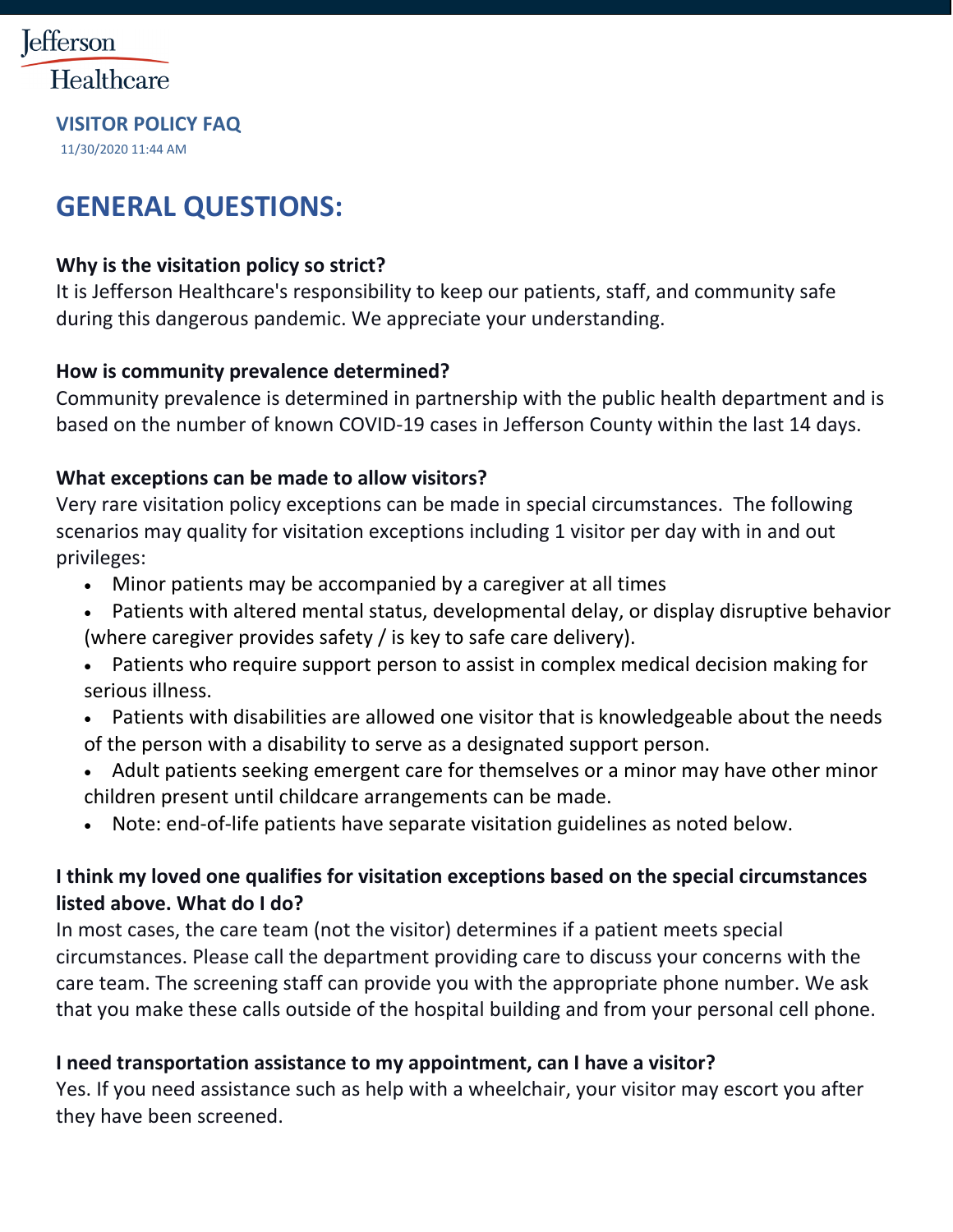# **I really want to see my loved one but am being told I am not allowed to visit. Are there any other options?**

In most areas of the hospital, the staff can provide patients with technology that would allow for a video visit. Please speak with the staff to make these arrangements.

### **Can I wait in the hospital lobby?**

No. For safety reasons, we cannot have visitors inside the hospital building. If you need to wait for a patient while they are in an appointment/procedure, we ask that you wait outside of the hospital building (inside your car if possible). If you need to call a department to discuss visitation exceptions or other patient care information, please make the call outside the hospital building and from your personal cell phone.

# **END OF LIFE PATIENTS**

### **What if my loved one is dying?**

COVID negative end-of-life patients may have up to four visitors per day regardless of community prevalence. Some exceptions may be made for immediate family. Exceptions will be considered via huddle with hospitalist, house supervisor, and nursing staff. There is no restriction regarding how many of these four visitors may be in the room at one time. However, all visitors are expected to remain in the patient's room and wear a hospitalissued mask throughout the entire visit. Four different people may be designated as tomorrow's visitors. Once a visitor leaves the room, their visit is over. If you need assistance during the visit, please press the call light in the room, and a staff member may assist you.

# **PATIENTS WITH SUSPECTED OR CONFIRMED COVID-19:**

## **My loved one has suspected or confirmed COVID-19, can I visit?**

In most cases, no one with COVID-19 may have visitors. Exceptions can be made for:

• **A COVID+ end of life patient:** may have up to 2 visitors per day. Visitors must remain in the patient's room for the entire visit. Once the visitor leaves the room, their visit is considered over. Visitors must adhere to COVID-19 visitation requirements (below).

• **A COVID+ laboring patient:** May have 1 visit with 1 visitor per day. Visitors must adhere to the COVID-19 visitation requirements (below).

• **A COVID+ special circumstance patient:** Patients who have altered mental status, developmental delay or disruptive behavior (where the caregiver provides safety / is key to safe care delivery) may have 1 consistent visitor per day. This exception is determined by the care team. The visitor may visit multiple times and must adhere to the COVID-19 visitation requirements (below).

• **A COVID+ minor patient:** may always be accompanied by a caregiver and must adhere to the COVID-19 visitation requirements (below).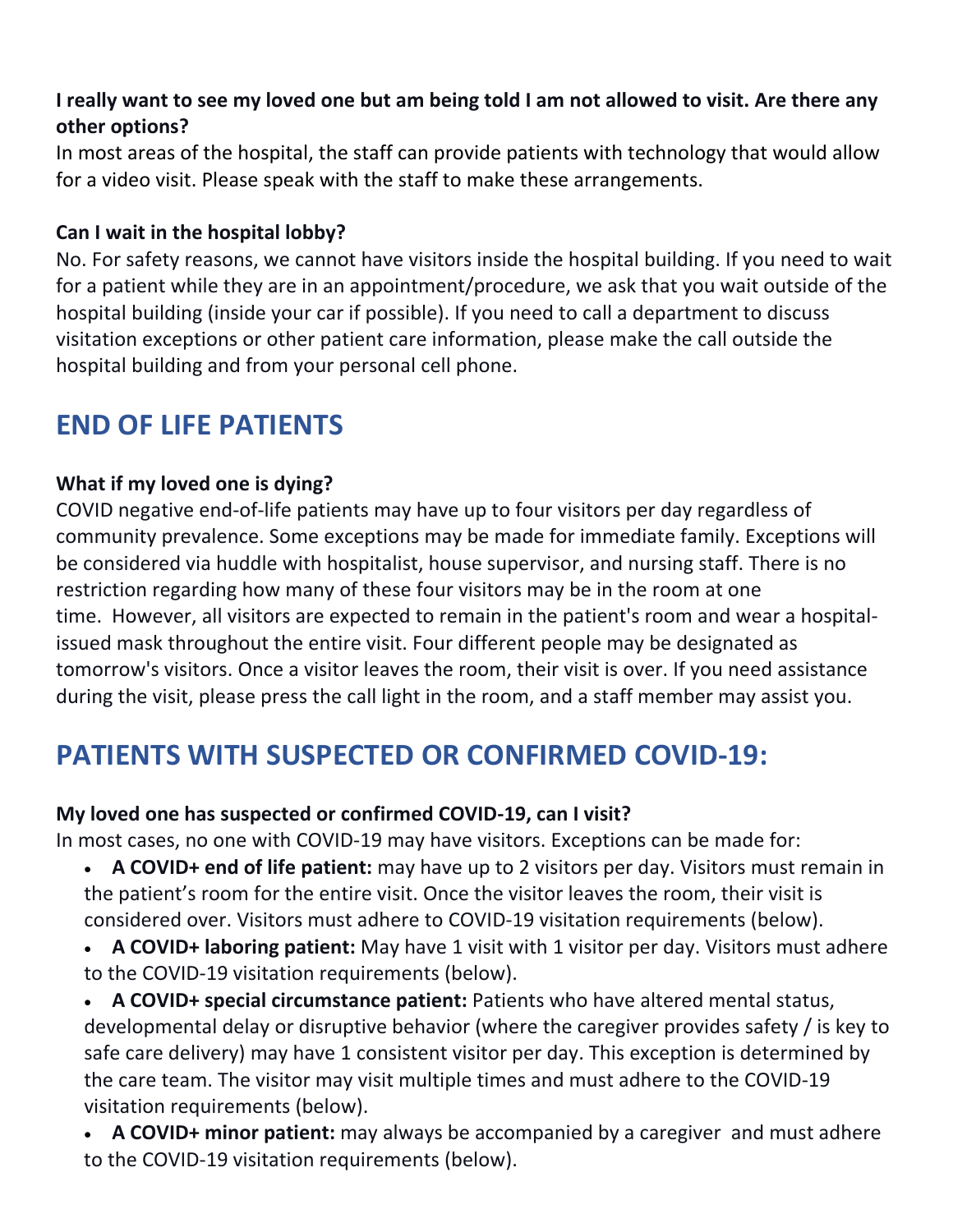### **What are the requirements to visit a person with suspected or confirmed COVID-19?**

- The patient must fit into one of the above exception categories.
- The patient must not be undergoing an aerosol generating procedure.
- The visitor must not be on quarantine (persons who were exposed to COVID-19 in the last 14 days, may not visit under any circumstance).
- Visitors must wear required PPE including a hospital issued procedure mask, contact gown and eye protection for the duration of their visit. Staff may provide visitors with this PPE.
- The patient must also wear a hospital-issued procedure mask for the duration of the visit.
- If any of the above criteria are violated, the visit will be revoked.
- Note: if the visitor is wearing required PPE and the patient is also wearing a hospital issued-procedure mask, the visit will NOT count as a COVID-19 exposure. This means the visitor may continue to visit. However, if the patient or visitor remove their mask during the visit, the visitor will be considered to have been exposed to COVID-19. This means that the visitor will need to start 14 days of home quarantine and will not be allowed in public places. No more visits to the hospital may be made.

# **IF VISITATION IS PERMITTED BASED ON COMMUNITY PREVALENCE OR SPECIAL CIRCUMSTANCES:**

### **Do I have to wear a mask while I am visiting?**

Yes, if visitation is permitted based on community prevalence or special circumstances. In compliance with the statewide masking mandate, all visitors are required to wear hospitalissued masks throughout the duration of their visit. Failure to comply with masking guidelines may result in the visit being revoked.

## **Can I wear my own cloth mask?**

No. If visitation is permitted based on community prevalence or special circumstances, visitors must wear a hospital-issued procedure mask for the duration of their visit.

### **How are visitors determined?**

If visitation is permitted based on community prevalence, most departments allow 1 visit with 1 person per day. This visitor is determined at the beginning of the day by the patient.

## **Can a different person visit tomorrow?**

If visitation is permitted based on community prevalence, most departments allow 1 visit with 1 person per day. This person may change day to day.